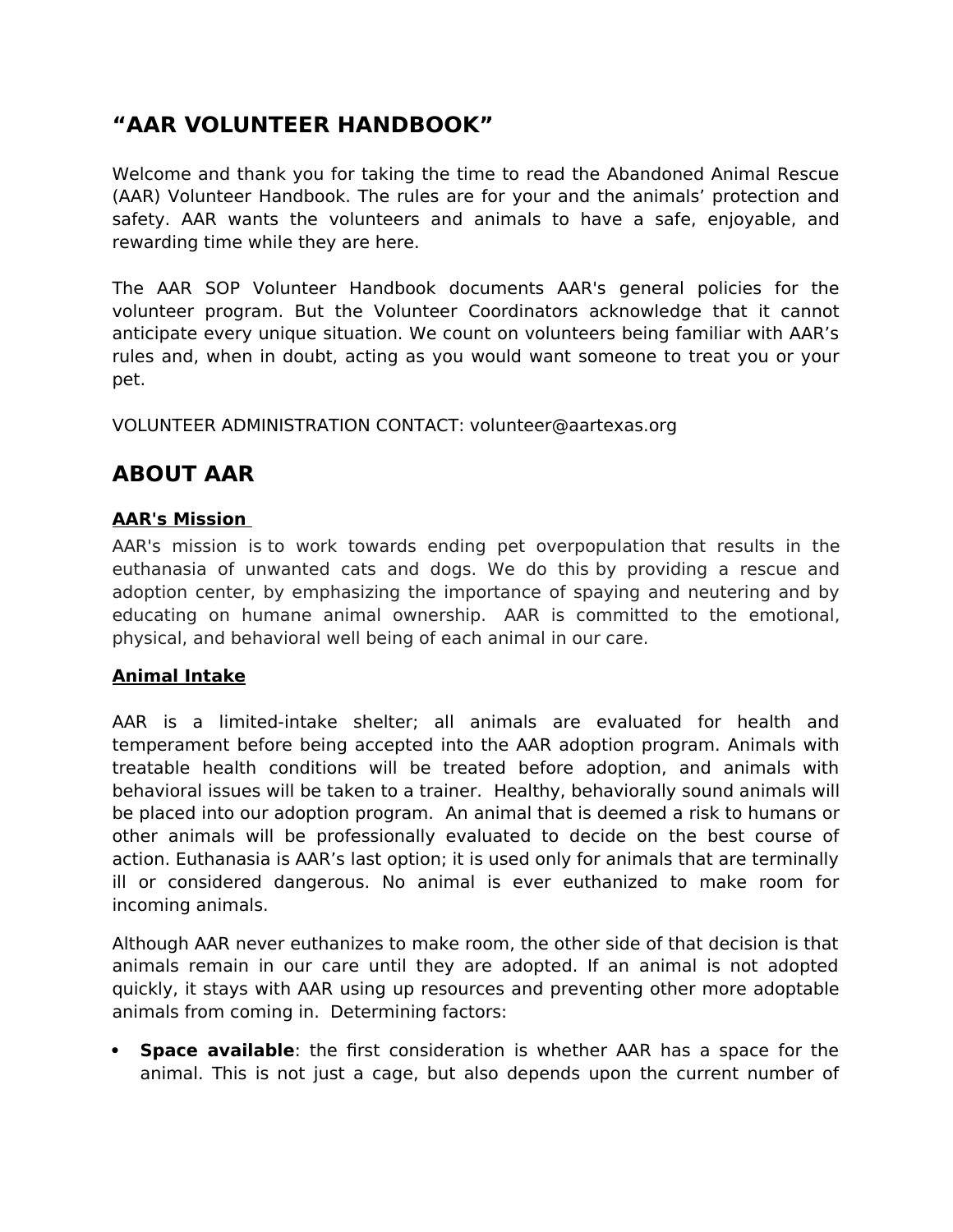volunteers and the number of animals in foster care that are waiting to be brought into the shelter. It also depends on what size cages are available.

- **Health of the animal**: AAR must consider how much the animal will cost them to make it adoptable.
- **Breed/Size/Age**: Although AAR accepts all breeds, sizes, and ages, we do strive to have a balance of adoptable animal sizes, breeds, & ages.
- **Why is the animal being surrendered?** What is its temperament? Is it friendly with other animal, kids, and people? Does it bark, dig, and bite?
- **The actual decision** to accept an animal is made by AAR's trained intake team.

## **IMPORTANT NOTES**

- **If an animal is dumped on AAR's premises, get a senior volunteer immediately. AAR is not responsible if a volunteer handles a stray animal and gets bit or injured.**
- **If a volunteer rescues a dog or cat, there is no assurance that it will be accepted into AAR's Adoption Program**
- **NEVER bring a rescued animal (stray) into AAR without an appointment with the appropriate intake coordinator.**

#### **Animal Adoption**

The AAR Adoption Team is a board-designated, trained group of senior volunteers who have the responsibility of approving all adoptions. Using the Adoption Application and face-to-face interviews, the AAR Adoption Team makes the adoption decision based on the best interest of the animal. AAR does not have a "first-come, first-serve" or a "hold" policy on adoptable animals. In order to avoid conflict between potential adopters or misunderstanding about the adoption status of an animal, do not take photos, or in any way promote the adoption of an AAR animal (unless it is on AAR's Adoptable Pets web-page) to the public, family or friends without approval. AAR volunteers and/or their family must go through the same adoption process as any member of the public.

#### **Operating Hours**

Public Operating Hours: Tues-Fri 10:00 a.m. – 2:00 p.m. & Sat 10:00 a.m. - 3:00 p.m. Dog Care Hours: Mon-Sun— Start at 8:00 a.m. & 3:00 p.m. Cat Care Hours: Mon-Sun: 8:00 a.m. and 2:00 p.m.

## **THE VOLUNTEER PROGRAM**

#### **Goals of the Volunteer Program**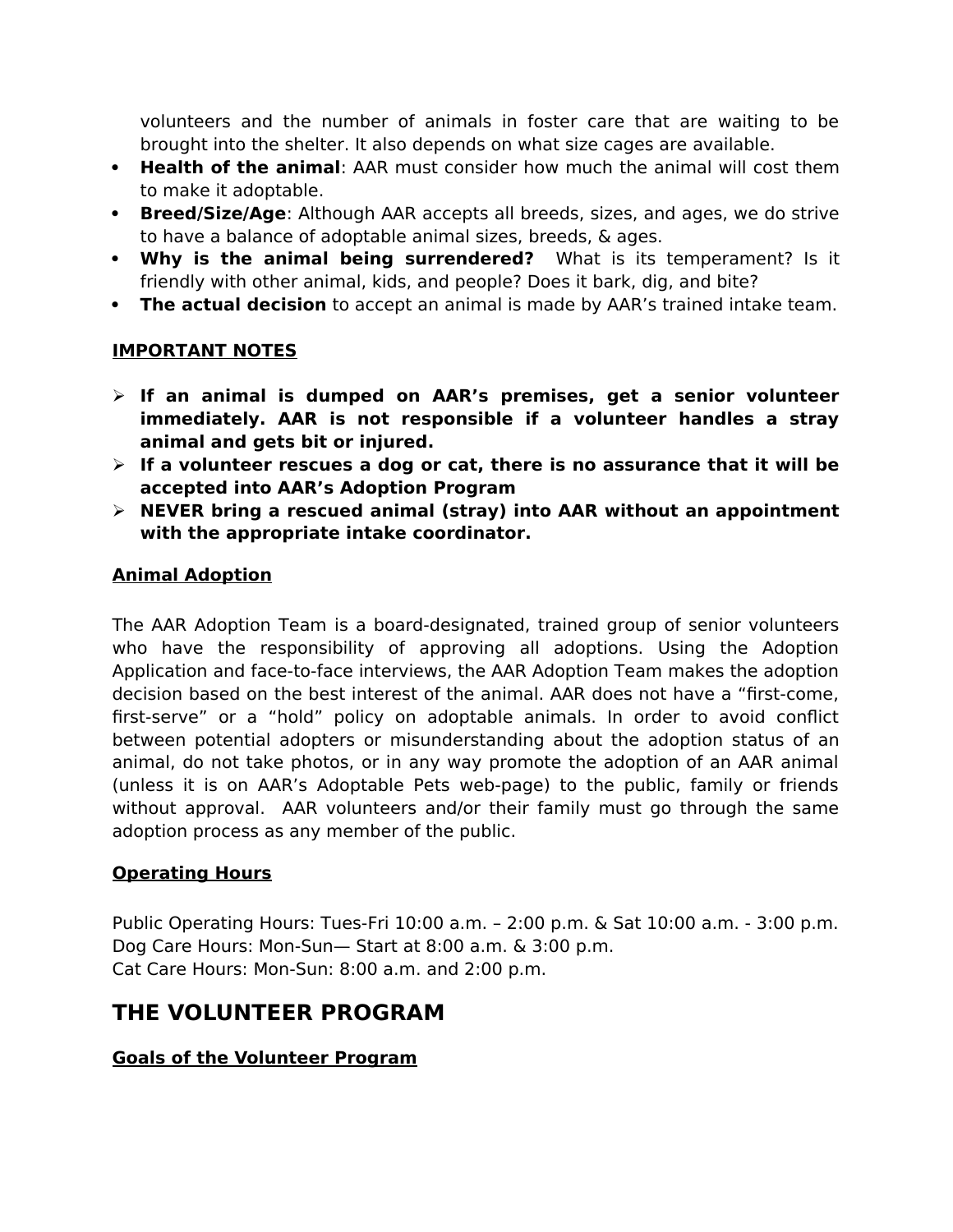AAR receives no local, state or government funding, or tax dollars. It is dependent on volunteers to achieve its mission. There are no paid positions at AAR. AAR does pay for professional help as needed (veterinarians, lawyers, accounting, real estate, architecture, etc.).

The goal for the volunteer program is to clearly state the needs and expectations for all volunteers, to provide for the volunteers' comfort and safety, and to insure the health and welfare of the animals. In order to achieve this goal, volunteers will fill out an application, train with a senior volunteer, and receive this handbook. In return, AAR will keep volunteers informed about changes in the organization, explain the jobs, provide and ask for feedback, keep communications open, hold volunteer meetings, and give meaningful assignments. AAR maintains a Standard Operating Procedure (SOP) Manual detailing its policies and protocols.

#### **Rewards of the Volunteer Program**

AAR's volunteers are part of an organization that each year finds loving families for over 500 homeless animals, and spays/neuters over 1000 dogs and cats. AAR's volunteers work in the shelter with the animals, foster animals in their homes, support fundraising events, meet regularly to share ideas or cry together when a rescued animal cannot be saved.

### **Volgistics – VicNet and VicTouch**

#### **AAR USES VOLGISTICS VOLUNTEER MANAGEMENT SOFTWARE. VOLUNTEERS INTERACT WITH TWO VOLGISTICS MODULES: VICNET AND VICTOUCH.**

#### **PLEASE FAMILIARIZE YOURSELF WITH THE BELOW INFORMATION!**

**VicNet** is a Volunteer Information Center (VIC). We encourage all volunteers to become comfortable with using VIC as soon as possible. With VIC volunteers can . . .

- View and manage their volunteer schedules
- Sign-up for vacant schedule openings
- Print their schedules
- Keep their personal information up-to-date
- Post their hours
- Receive news and messages from the volunteer office
- Open links to copies of the Volunteer Handbook, Standard Operating Procedure (SOP) manual, a list of current board members, officers, and operation team members
- Check their service records, and print their own service reports
- Change their VicNet passwords
- Opt-in or out of text messaging and update their message preferences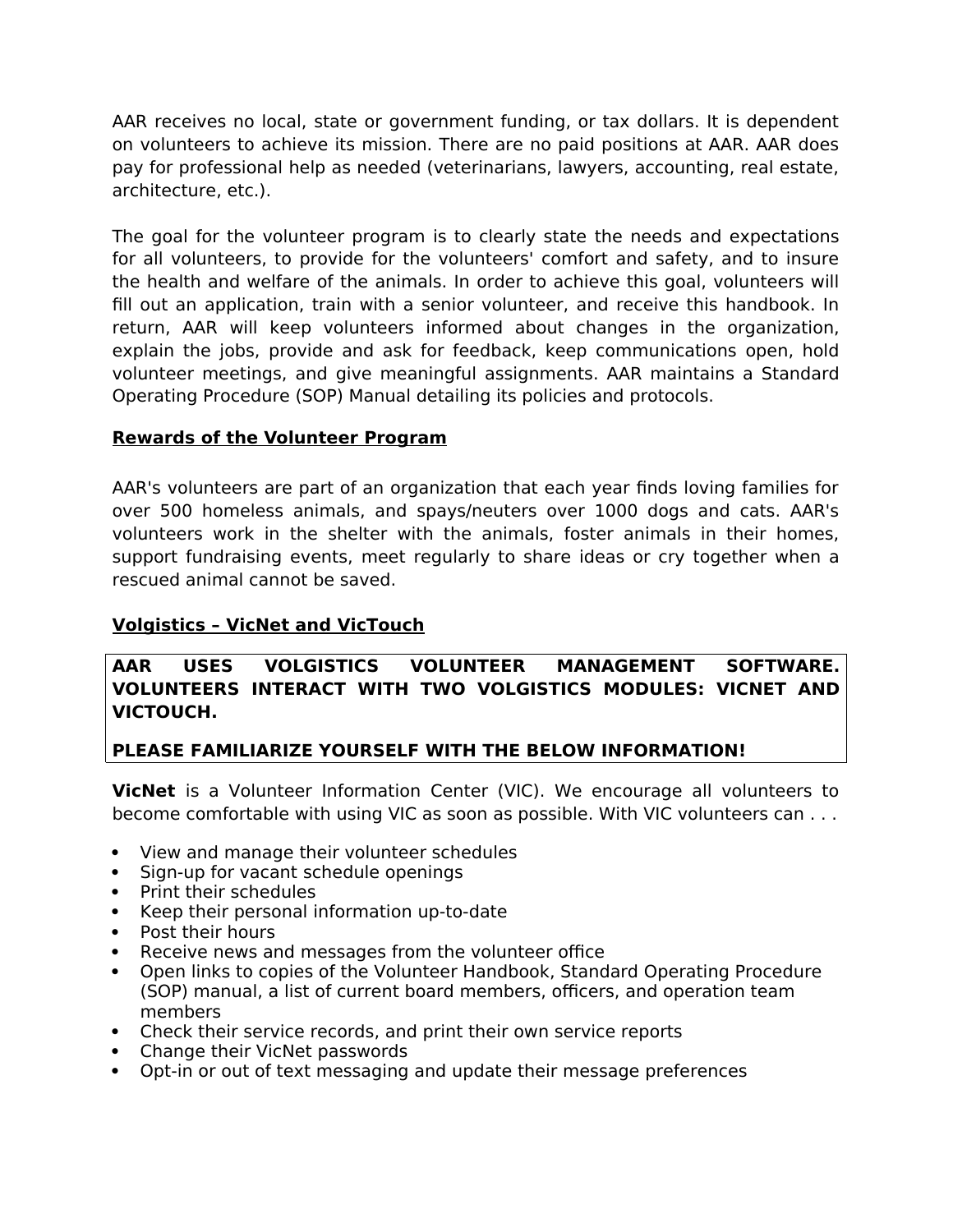#### **For more information on how to use VIC,**

**OPEN THIS LINK:** https://www.volgistics.com/ex/Help.dll? ACT=21&HID=2pW612ks&TOPIC=1148

#### **TO ACCESS VIC after you are an approved volunteer**

**OPEN THIS LINK:** https://www.volgistics.com/ex2/vicnet.dll/?from=272104

1. Use your email as the "login name"

2. Enter your Password or Click on "need a password" if you don't have one.

**VicTouch** is the optional Volgistics module used to provide interactive onsite touchscreen kiosks for volunteers. Among other features, VicTouch provides a time-clock function volunteers can use to check in and out when they arrive and depart.

#### **INSTRUCTIONS for using VICTOUCH to log in and out.**

When you arrive at the shelter use your PIN to log-in and out using the touch-screen computer. It is a simple 4-step process. Just follow the instructions on the screen. If you don't remember your PIN, contact volunteer@aartexas.org

#### **Volunteer Job Descriptions, Risk & Safety**

#### **Job Description:**

Overall: Requirements of volunteering at AAR include following the directions of the shift leader, handling animals of various sizes and temperaments, and representing AAR to the public in a positive manner. The work can be physically demanding; it is often messy, wet, and smelly. Animal care and some cleaning processes are outdoors in rain or shine. Animal shelter work means you must be prepared to cope with the presence of injured or ill animals, euthanasia, turning away animals due to lack of space, dog fights, and other mental stress. If some of the work is too physically difficult, AAR will make every effort to find volunteer work that you can do, but cannot guarantee we will be able to do so.

Dog Care: Requirements of volunteering in the Dog Kennels include being able to read cage tags & follow directions, reach into cages to remove & carry puppies to outdoors, deal with dirty bowls & bedding, use a pressure sprayer. You must be able to carry laundry, stand and do dishes, sweep & mop the floor, and deal with bleach and other cleaning products. Volunteers may be required to read the Med Chart, and give medications including pills, eye drops, creams, etc.

Cat Care: Requirements of volunteering in the Cattery include being able to read cage tags & follow directions, reach into cages, lift out cats, remove dirty bowls & litter boxes. You must be able to carry laundry, stand and do dishes, sweep & mop the floor, and deal with bleach and other cleaning products. Volunteers may be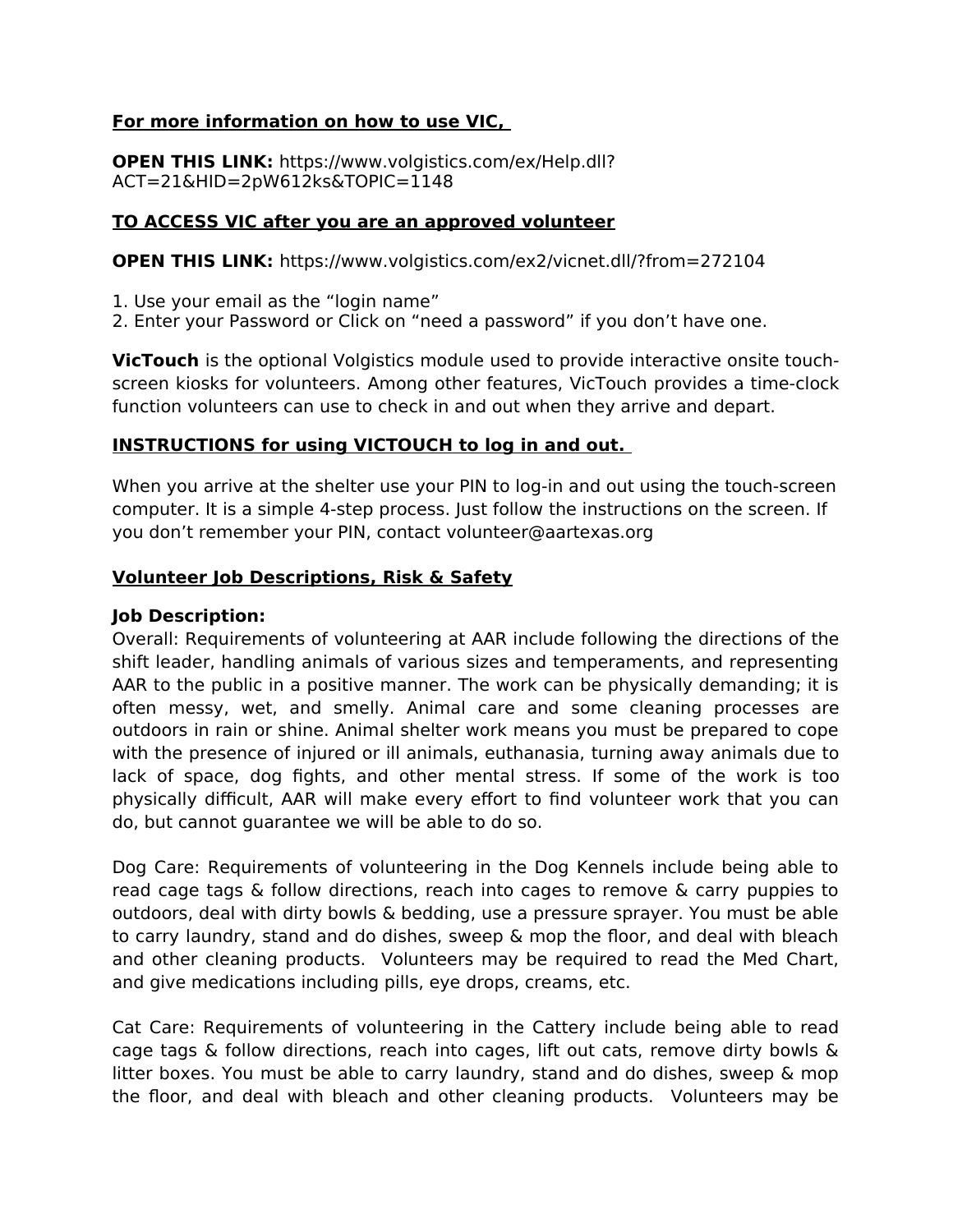required to read the Med Chart, and give medications including pills, eye drops, creams, etc.

#### **Volunteer Agreement:**

Volunteers work for AAR and do so of their own free will. Volunteers are not an employee or agent of AAR. Volunteering at AAR does not include compensation or payment of any kind. AAR does not offer health insurance, workers' compensation insurance or any such employee benefit to volunteers.

#### **Risk Agreement:**

Volunteers recognize and accept that volunteering has risks and unforeseen dangers (such risks could be, but are not limited to: mental/emotional stress or physical injury). Volunteers have the right to review each activity prior to their participation and choose to participate of their own free will. Although AAR makes every effort to temperament test all animals prior to accepting them into the shelter, there is always an inherent risk in dealing with animals (including, but not limited to, for example, dogs may bite, cats may scratch or bite). AAR does its best to evaluate the health of all animals in its care and alert the volunteers of any potential issues or dangers. However, there is always a risk of getting ringworm or other diseases from animals. AAR highly recommends a tetanus shot for all volunteers. If you have animals at home, AAR recommends alerting your veterinarian that you are volunteering at an animal shelter.

#### **Volunteer Responsibilities at the Shelter**

- $\triangleright$  All volunteers must log-in to VicTouch when arriving and out when leaving.
- $\triangleright$  All volunteers must wear clothing appropriate to the handling of animals, cleaning cages, and being in the public. Wear close-toed shoes and clothing that protect from scratches, sunburn, ants, etc. Latex gloves are provided for cleaning, handling animals and washing dishes & animals.
- Respect all "QUARANTINE" "do not enter" "no smoking" "no eating" and other signs.
- $\triangleright$  If injured, report immediately to a board member or senior volunteer.
- $\triangleright$  If an animal appears sick or distressed, do not approach but immediately notify a board member or senior volunteer.
- $\triangleright$  Do not feed, water, bathe, walk or medically treat any animal without permission from a board member or senior volunteer.
- $\triangleright$  Report any animal's skin problems, hair loss, loose bowel movements, worms in bowels, or vomiting to a board member or senior volunteer.
- Obey all signs about not touching, walking or any other directive about an animal. This is for your safety. Strays often may have mange, ringworm, etc.

#### **Interacting with other AAR Volunteers and the Public**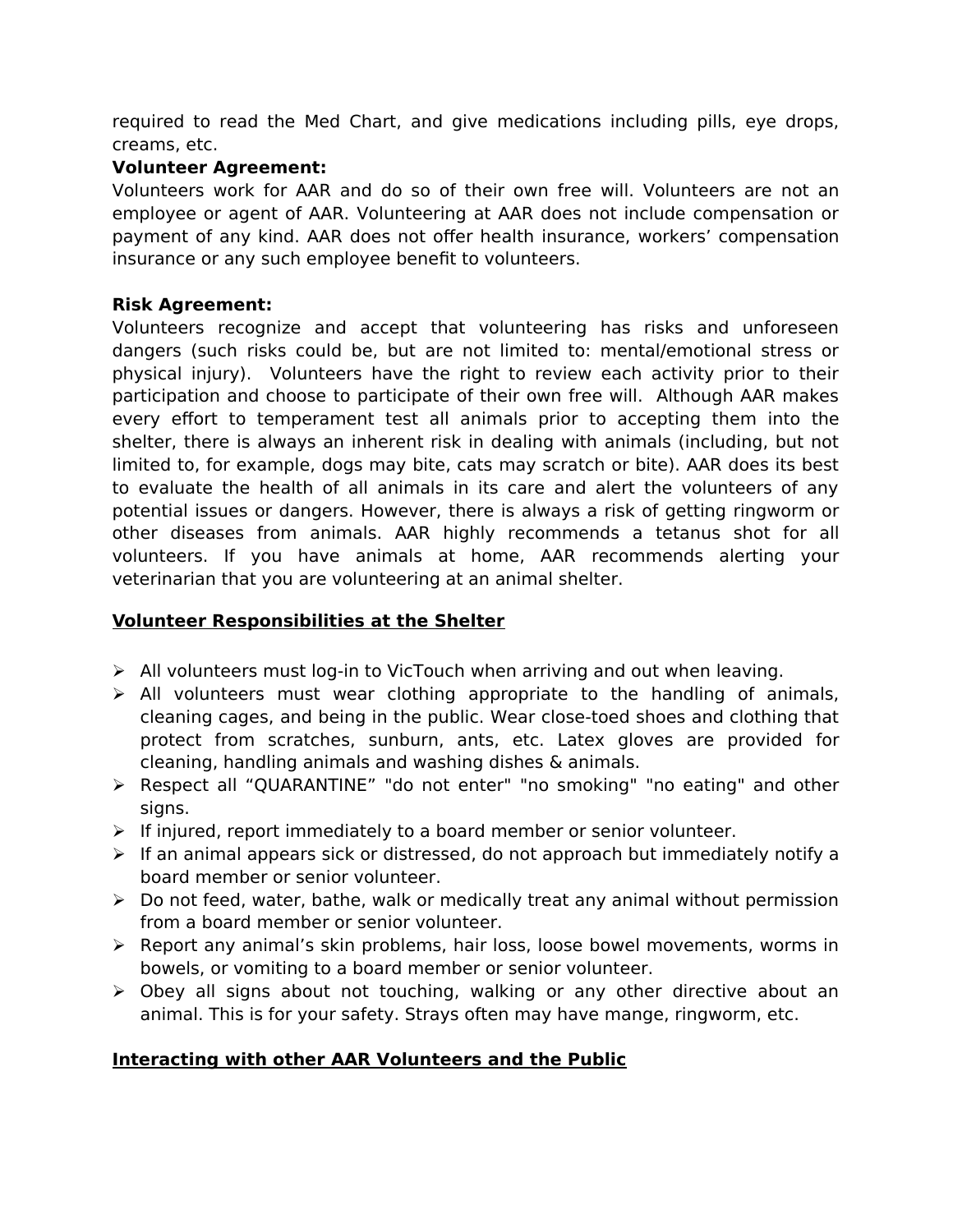- $\triangleright$  At all times, AAR volunteers will speak with respect about other volunteers, AAR's policies, and other organizations while at the shelter or when representing AAR to the public.
- $\triangleright$  AAR respects all organizations and members of the animal rescue community. Volunteers should not express negative opinions of and should be careful not to give out misinformation about other shelters or rescues.
- $\triangleright$  If you believe someone is misspeaking about an AAR animal, policy or other issue, ask to speak to them in private. Do not contradict another volunteer in public or in front of other volunteers.
- Do not discuss an animal's condition, past health, or express opinions about an animal or AAR's policies in front of visitors or other volunteers. In order to ensure accuracy and appropriateness, information shared should come from or has the approval of a senior volunteer, shift leader or board member.

#### **Office Work**

Office volunteers are needed for filing, calling clients, adopting animals out, accepting surrendered animals, and many other tasks. Volunteers must be trained in these procedures by a board member or senior volunteer and then interned until deemed ready to work on their own.

If you are in the office area, DO NOT offer any advice on AAR's services or the health of any animal. Welcome the person and say that you will get someone to help them. NEVER contradict what another volunteer is saying in front of a client. If you disagree, ask to speak privately with the other volunteer.

#### **Pet Food**

AAR has a designated food-control manager who is responsible for receiving, dating, rotating, and mixing food in the proper order. Follow all written instructions regarding feeding. NEVER feed an animal food that is found in the lobby or brought in until the food manager has checked it. AAR does not use certain brands of foods and treats, or those with red dye.

#### **Cleaning Supplies, Chemicals, etc.**

For the safety of volunteers and animals, AAR uses carefully chosen cleaning supplies and chemicals. Do not bring your own supplies without board approval. OSHA safety sheets on the chemicals are on file.

#### **Record Management**

The Volunteer Management maintains records on each volunteer throughout the organization. Records may include dates of volunteer service, positions held, duties performed, training attended. Volunteer records, including applications, release form, and court-mandated community service forms, are confidential. Volunteers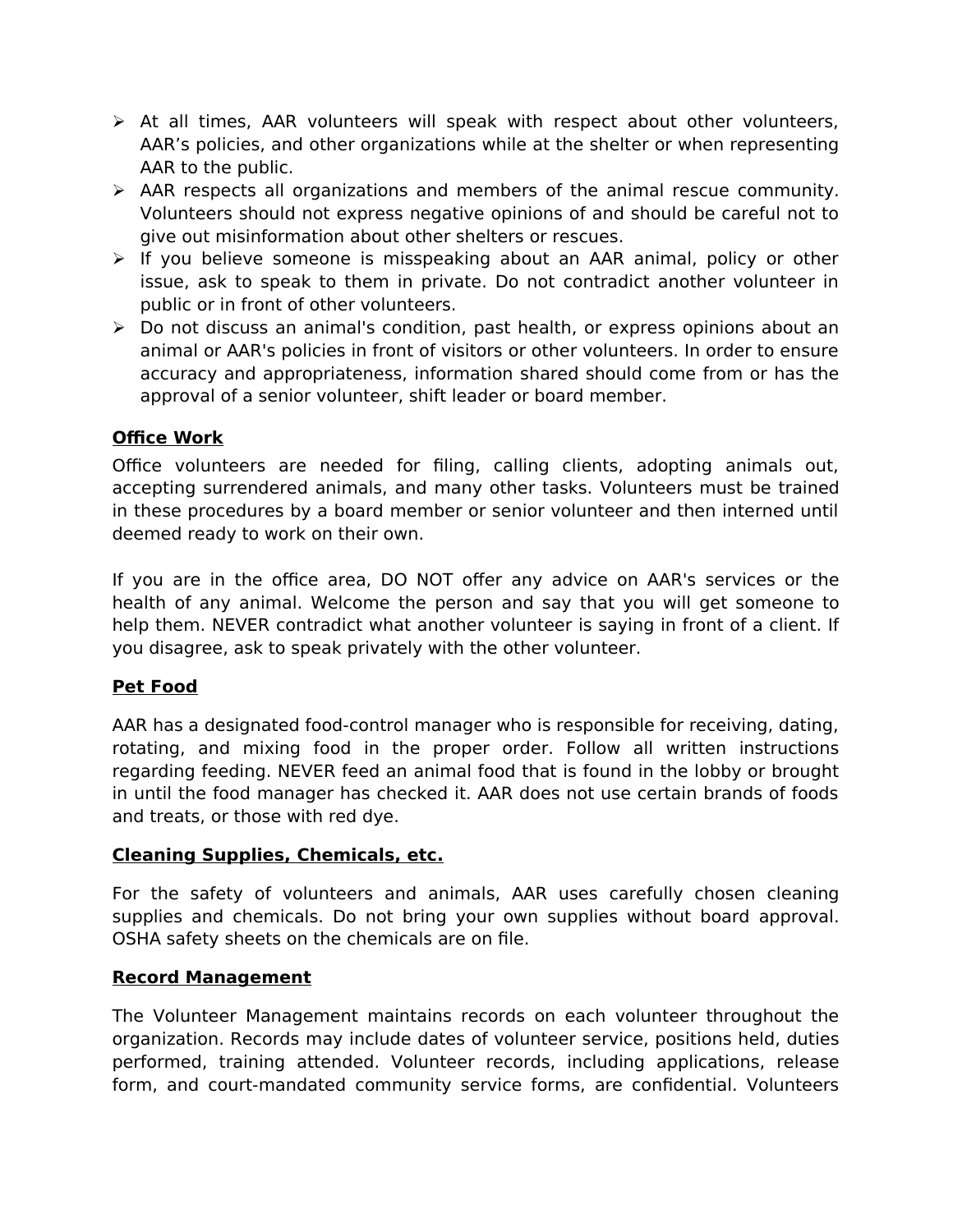are responsible for submitting and updating information contained in their files to the Volunteer Management Office. AAR uses Volgistics software to maintain records.

## **Dress Code**

Volunteers are representatives of AAR and are responsible for presenting a positive image to the community. Volunteers will dress appropriately for the conditions and performance of their duties. Animal care volunteers must wear clothing appropriate to the handling of animals, cleaning cages, and being in the public. Wear close-toed shoes and clothing that protect from scratches, sunburn, ants, etc. Short shorts, crop-tops, flip-flops, open-toed sandals, t-shirts with political or obscene sayings are not acceptable. Latex gloves are provided.

## **Attendance and Time**

Volunteer attendance is important to the animals' welfare and AAR's operation. Volunteers should notify the volunteer scheduler in advance if they are unable to be present on their schedule day. If you must cancel within 48, text or call the volunteer coordinator; if you must cancel outside of 48 hours, then email the volunteer coordinator. It is your responsibility to make sure the volunteer coordinator receives and acknowledges the message.

## **All-Volunteer Facility**

- We've been operating as an all-volunteer shelter since 2002.
- It takes 25-30 volunteers each day to run the shelter.
- Volunteers for our animal areas: Dog Barn and Cattery
	- o ages 14-15 must be accompanied by a parent who is also volunteering
	- o ages 16 and older may volunteer without a parent
- We run two animal care shifts 365 days a year: Cattery-8 am and 2 pm; Dog Barn 8 am and 3 pm.
- Volunteering at the shelter involves CLEANING the kennels, exercising and providing affection to the animals, preparing food, giving medication, mopping, cleaning dishes, doing laundry, etc. It is noisy, smelly, dirty work and we work in hot or cold weather, rain or shine. It is NOT JUST PLAYING WITH PUPPIES and KITTENS!
- Parents of volunteers 14-15 years old must DIRECTLY SUPERVISE their child (one per adult) at all times. There is only general supervision on each shift so we rely on both parent and child to do the work required on their shift.

# **VOLUNTEER POLICIES**

## **Conduct**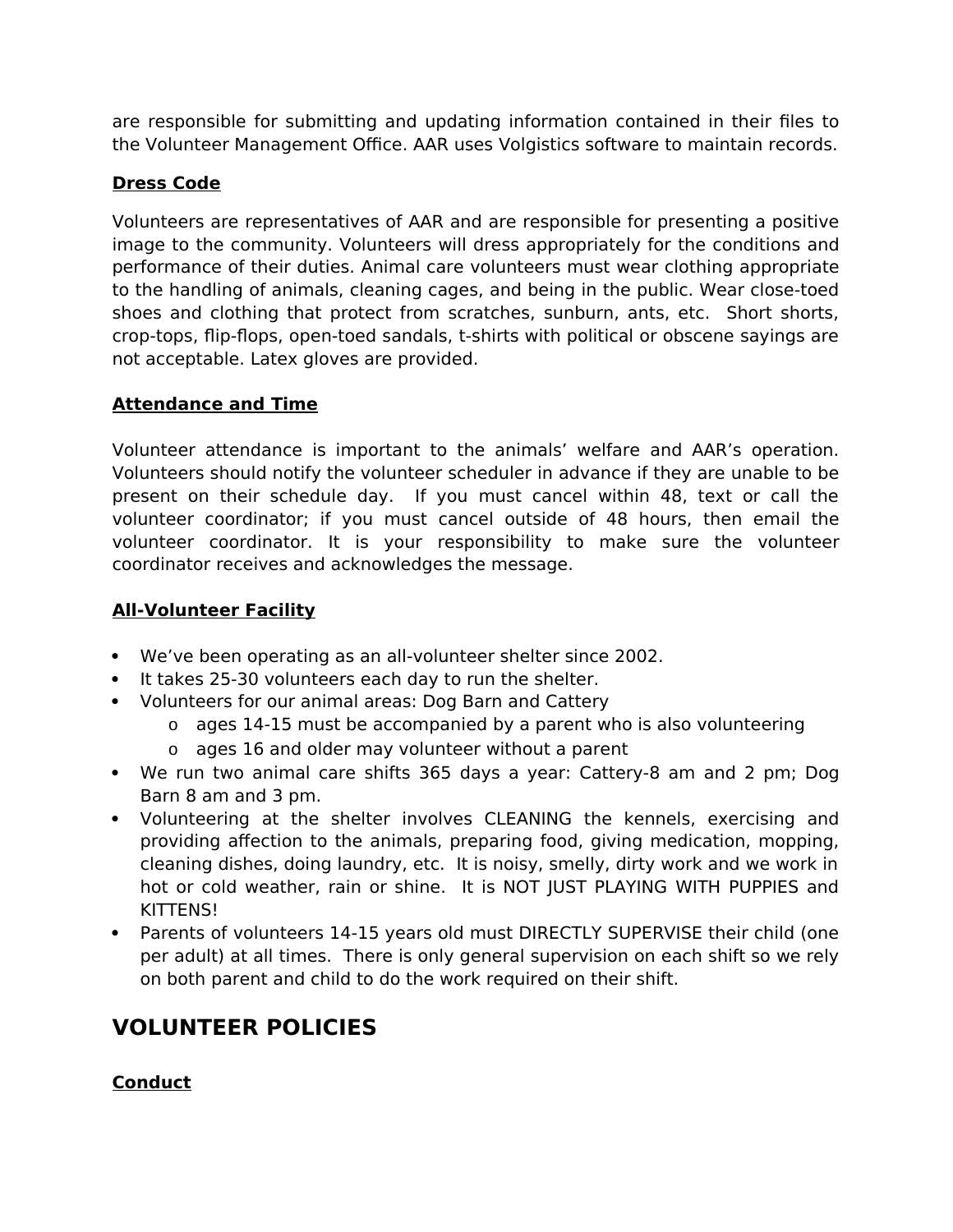Volunteers must accept the responsibility of being on-time for their shifts, notifying their volunteer coordinator if they must cancel a shift, and following the instructions of the shift leader.

Volunteers are expected to follow rules of conduct that will protect the safety and interests of all volunteers, staff and animals.

The following are some examples that could lead to dismissal:

- Theft or inappropriate removal of AAR property or that of any AAR volunteer or visitor.
- Altering AAR reports or records.
- Volunteering under the influence of alcohol or illegal drugs.
- Creating a disturbance on AAR property or sponsored activities
- Lack of cooperation, or other disrespectful conduct.
- Violation of AAR, federal, state, or local safety and health rules.
- Inappropriate use of telephones, computer equipment or systems, mail, e-mail or other AAR owned equipment.
- Unauthorized disclosure of AAR proprietary or confidential information, including unauthorized photographs of animals or volunteers.
- Unsatisfactory performance or conduct.

#### **Smoking**

 AAR intends to provide a safe and healthy environment. Smoking is prohibited except in designated outside locations.

#### **Drug-Free Environment**

AAR provides a drug-free, healthy, and safe environment. While on AAR premises and while conducting AAR-related activities off AAR premises, a volunteer may not use, possess, distribute, sell or be under the influence of alcohol or illegal drugs. Occasionally, AAR may sponsor events where alcohol is served. In such situations, AAR volunteers who consume alcohol are expected to act in a responsible manner.

The legal use of prescribed drugs is permitted during volunteer service only if it does not impair a volunteer's ability to perform the essential functions of the volunteer position effectively and in a safe manner that does not endanger other individuals or animals in the workplace. Volunteers must advise their shift leader if they are taking any prescription or over-the-counter drug which could adversely affect safety or performance.

#### **Safety**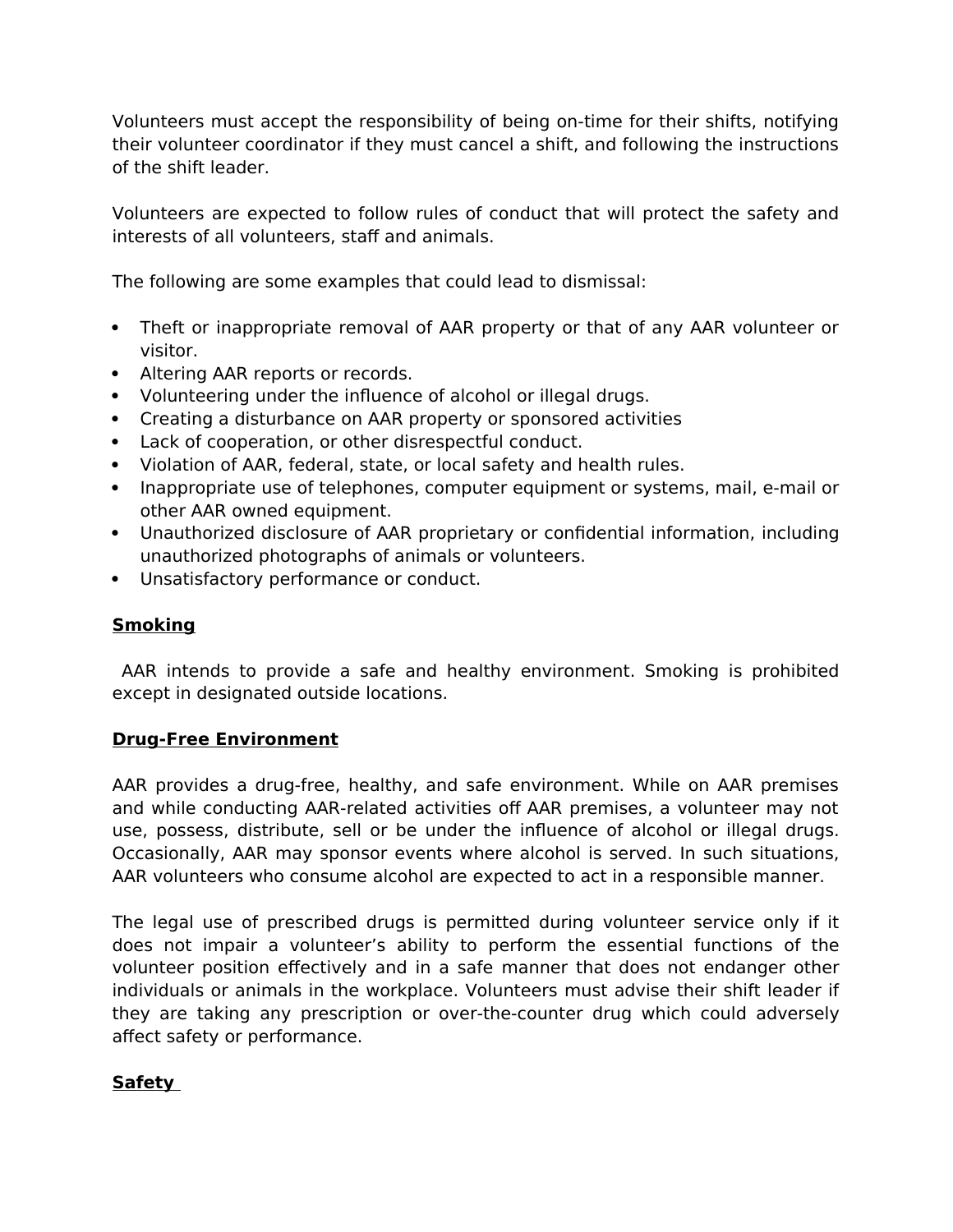If a volunteer is injured in the course of the volunteer's service, it is important that the volunteer notify his or her shift leader immediately. Volunteers should also complete an incident report and submit the report to the volunteer's shift leader or front desk.

### **Emergency Closings**

In the event of inclement weather, volunteers will be responsible for contacting their volunteer site to inform AAR that they will not be performing their scheduled service. If AAR should close, the Volunteer Office will notify volunteers by phone, text or email.

## **Safety and Security**

Volunteers are responsible for using the following common-sense suggestions to help ensure a safe environment.

- Be aware of any unknown person who comes into your area and is not accompanied by a staff member.
- Never leave your purse, wallet, or other valuable items in sight. Keep these items out of sight. Lock them away. Avoid carrying large sums of money.
- AAR is not responsible for lost or stolen personal property. AAR will not reimburse a volunteer for any personal property which disappears from a volunteer site.

## **AAR Property**

Equipment and Vehicles: Any equipment, machines, tools, or vehicles which appear to be damaged, defective, or in need of repair should be reported to the shift leader or to the Front Desk Volunteers who will put a note in the appropriate mailbox.

Equipment, vehicles, phones, and computers are to be used for AAR business purposes only and may not be borrowed or otherwise used for personal use. Using AAR postage stamps for personal use is prohibited by Federal law.

#### **Sexual Harassment in the Workplace**

AAR is committed to providing volunteers with an environment that is free from discrimination and unlawful harassment. Actions, words, jokes, or comments based on an individual's sex, race, ethnicity, age, religions or any other legally protected characteristic will not be tolerated. AAR encourages volunteers to bring any incident of sexual harassment to the immediate attention of a shift leader.

#### **Conflict of Interest**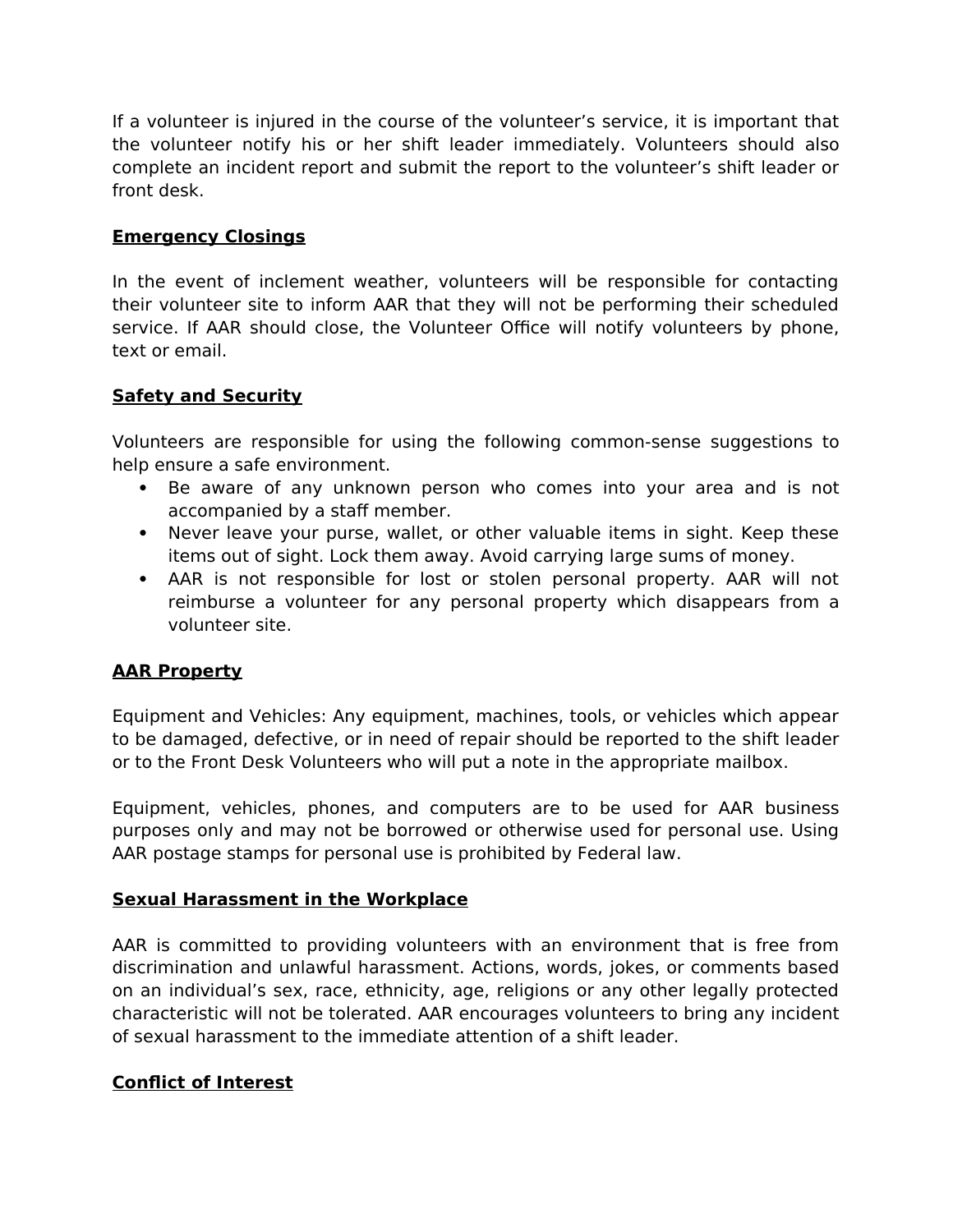AAR is judged, in large part, by the individual and collective performance of it volunteers. AAR must recognize the importance of a volunteer's duty to AAR, and to its members and supporters, to act in a manner that merits public trust and confidence.

Each volunteer must act in all matters in a manner that will safeguard the reputation and integrity of AAR and will preserve and strengthen public confidence in AAR activities. Likewise, volunteers must refrain from engaging in any transaction in which personal interest conflict, potentially conflict or appear to conflict with those of AAR.

An actual or potential conflict of interest occurs when a volunteer is in a position to influence a decision that may result in a personal gain for themselves or for a relative as a result of AAR's business dealings.

The following list is illustrative only and should not be regarded as all-inclusive:

- No volunteer shall accept payment of any kind for services rendered as part of his or her volunteer service.
- Inside information should not be used either for the purposes of gaining advantage for one's self, a close relative or another organization.
- Volunteers are encouraged to take an active interest and to participate in the political and government process. However, volunteers participating do so as individuals and NOT as representatives of AAR.
- No volunteer shall use AAR stationery, or any title of AAR, or refer to AAR, or misidentify him or herself as an employee, in connection with any matter in which he or she is not authorized as a representative of AAR.

#### **Suggestions, Questions and Conflict Resolution**

 The AAR Board welcomes and encourages all questions, suggestions, and inquiries regarding the shelter's management, but, they expect that all discussions will be done in a respectful manner. If a volunteer has an issue with any area of the shelter, please put it in writing and hand to a Board member. The Board will then arrange a conference at all parties' convenience. All due respect will be given the volunteer, but the Board has the final say in shelter policy. If the volunteer cannot accept the Board's decision, they will be asked to resign as a volunteer.